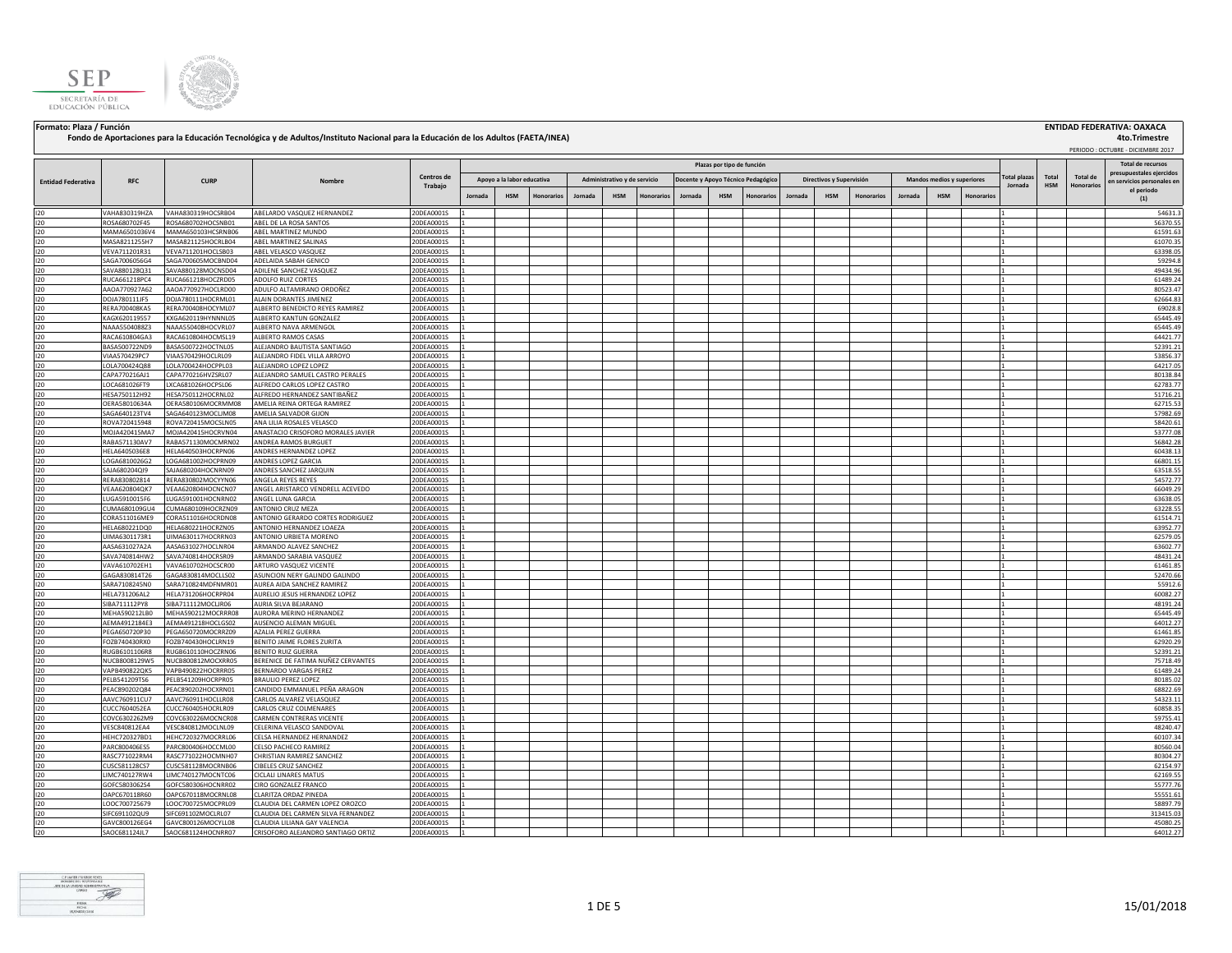| 120 | HETC620302EK6        | HETC620302HOCRLR04 | CRISTOBAL HERNANDEZ TOLEDO            | 20DEA0001S |  |  |  |  |  |  | 55115.77 |
|-----|----------------------|--------------------|---------------------------------------|------------|--|--|--|--|--|--|----------|
| 120 | CUSD661223SC1        | CUSD661223HOCRLG00 | DAGOBERTO CRUZ SALVATIERRA            | 20DEA0001S |  |  |  |  |  |  | 63475.0  |
| 120 | MAGD530225JB0        | MAGD530225MOCNLL02 | DALIA VICTORIA MANZANARES GIL         | 20DEA0001S |  |  |  |  |  |  | 60514.23 |
|     |                      |                    |                                       |            |  |  |  |  |  |  |          |
| 120 | DIMD700627M67        | DIMD700627HOC7RR07 | DARIO DIAZ MARTINEZ                   | 20DEA0001S |  |  |  |  |  |  | 63663.77 |
| 120 | GAAD7505058R2        | GAAD750505HOCRNV03 | DAVID GARCIA ANGEL                    | 20DEA0001S |  |  |  |  |  |  | 63833.77 |
| 120 | AELD701122UF4        | AELD701122MVZRPL09 | DOLORES ARELLANO LOPEZ                | 20DEA0001S |  |  |  |  |  |  | 54315.3  |
| 120 | <b>HESD620525LU7</b> | HESD620525MOCRNM06 | DOMITILA HERNANDEZ SANCHEZ            | 20DEA0001S |  |  |  |  |  |  | 61591.6  |
| 120 |                      |                    |                                       |            |  |  |  |  |  |  |          |
|     | RACD610701TU6        | RACD610701MOCMRR07 | DORA MARTHA RAMIREZ CRUZ              | 20DEA0001S |  |  |  |  |  |  | 69335.68 |
| 120 | OIRE5802056H6        | OIRE580205HOCRBD09 | EDUARDO FELIPE ORTIZ ROBLES           | 20DEA0001S |  |  |  |  |  |  | 59817.15 |
| 120 | LOVE741027LG9        | LOVE741027HOCPLD04 | EDUARDO REY LOPEZ VILLAVICENCIO       | 20DEA0001S |  |  |  |  |  |  | 47870.95 |
| 120 | VAME761014UF8        | VAME761014HOCSRD09 | EDUARDO VASQUEZ MORGAN                | 20DEA0001S |  |  |  |  |  |  | 60303.63 |
|     |                      |                    |                                       |            |  |  |  |  |  |  |          |
| 120 | VEAE611115DZ0        | VEAE611115HDFRLD01 | EDUARDO VERDUZCO ALCALA               | 20DEA0001S |  |  |  |  |  |  | 57599.0  |
| 120 | IIMF5207231N4        | IIME520723MOCMRL02 | <b>FLDA JIMENEZ MORGAN</b>            | 20DEA0001S |  |  |  |  |  |  | 59359.03 |
| 120 | MACE610812JD7        | MACE610812MOCTRL01 | ELENA MATUS CRUZ                      | 20DEA0001S |  |  |  |  |  |  | 63108.45 |
| 120 | RANE720804PU6        | RANE720804HOCMCL06 | FLEUTERIO RAMIREZ NICOLAS             | 20DEA0001S |  |  |  |  |  |  | 49699.0  |
|     |                      |                    |                                       |            |  |  |  |  |  |  |          |
| 120 | CAVE730510J34        | CAVE730510MOCHCL01 | ELIA CHACON VICENTE                   | 20DEA0001S |  |  |  |  |  |  | 58797.13 |
| 120 | JA0E570420U37        | JAOE570420MOCRRL05 | ELIA JARQUIN ORTIZ                    | 20DEA0001S |  |  |  |  |  |  | 52578.68 |
| 120 | GAME670305JJ4        | GAME670305MOCRRL09 | ELIZABETH GARCIA MARTINEZ             | 20DEA0001S |  |  |  |  |  |  | 63193.27 |
|     |                      |                    | <b>ELIZABET ROJAS</b>                 |            |  |  |  |  |  |  |          |
| 120 | ROEL640123E63        | ROXE640123MOCJXL06 |                                       | 20DEA0001S |  |  |  |  |  |  | 62169.5  |
| 120 | LECE540605AN2        | LECE540605MOCNRL06 | ELOISA JOSEFINA LEON CRUZ             | 20DEA0001S |  |  |  |  |  |  | 43758.37 |
| 120 | LOSE641115LZ7        | LOSE641115MOCPNL01 | ELPIDIA LOPEZ SANTIAGO                | 20DEA0001S |  |  |  |  |  |  | 61756.66 |
| 120 | JICE590225TP9        | JICE590225MOCMBL06 | ELVIRA CECILIA JIMENEZ CABALLERO      | 20DEA0001S |  |  |  |  |  |  | 49653.74 |
|     |                      |                    |                                       |            |  |  |  |  |  |  |          |
| 120 | RESE540714UM8        | RESE540714HOCYNM03 | <b>EMILIANO REYES SANTIAGO</b>        | 20DEA0001S |  |  |  |  |  |  | 61182.1  |
| 120 | BALE730714AD7        | BALE730714HOCTPN00 | <b>ENRIQUE BAUTISTA LOPEZ</b>         | 20DEA0001S |  |  |  |  |  |  | 68954.   |
| 120 | AEAE711116A45        | AEAE711116HOCLVN09 | ENRIQUE MAGNO ALEXANDRES AVENDAÑO     | 20DEA0001S |  |  |  |  |  |  | 62724.33 |
| 120 | <b>RUSE630122PIR</b> | RUSE630122HOCZNP00 | EPIFANIO ANTONIO RUIZ SANTIAGO        | 20DEA0001S |  |  |  |  |  |  | 54673.11 |
| 120 | FOPE560130AZ7        |                    |                                       | 20DEA0001S |  |  |  |  |  |  |          |
|     |                      | FOPE560130HOCLBP00 | EPIFANIO FLORES PUEBLITA              |            |  |  |  |  |  |  | 63398.05 |
| 120 | SABE760410PJ9        | SABE760410MOCNZR06 | <b>FRIKA ADRIANA SANCHEZ BAEZ</b>     | 20DEA0001S |  |  |  |  |  |  | 68703.48 |
| 120 | LOOE720214DS2        | LOOE720214MOCPRR06 | ERIKA PATRICIA LOPEZ OROZCO           | 20DEA0001S |  |  |  |  |  |  | 57823.95 |
| 120 | GOPE610511J59        | GOPE610511HOCNRR06 | ERNESTO GONZALEZ PERALTA              | 20DEA0001S |  |  |  |  |  |  | 70812.92 |
|     |                      |                    |                                       |            |  |  |  |  |  |  |          |
| 120 | CAME700228B57        | CAME700228HOCSNS03 | ESEQUIAS CASTILLO MONTERO             | 20DEA0001S |  |  |  |  |  |  | 57599.0  |
| 120 | MAMX720608I93        | MXME720608MOCRTS02 | ESPERANZA MARTINEZ MATUS              | 20DEA0001S |  |  |  |  |  |  | 52960.1  |
| 120 | AAVE610921RK5        | AAVE610921MOCRSS07 | ESTHER ARAGON VASQUEZ                 | 20DEA0001S |  |  |  |  |  |  | 59653.75 |
| 120 |                      | AUAE641102HOCGLD00 |                                       | 20DEA0001S |  |  |  |  |  |  |          |
|     | AUAE641102KF8        |                    | EUDOXIO AGUILAR ALTAMIRANO            |            |  |  |  |  |  |  | 63602.77 |
| 120 | RFPF631210J56        | REPE631210MOCYRL02 | FULAUA REYES PEREZ                    | 20DEA0001S |  |  |  |  |  |  | 58795.9  |
| 120 | NOME570303EB1        | NOME570303MOCLNV02 | EVELIA DEVORA NOLASCO MENDEZ          | 20DEA0001S |  |  |  |  |  |  | 60415.1  |
| 120 | RAAF6506115R3        | RAAF650611MOCMZS03 | FAUSTINA RAMIREZ AZCONA               | 20DEA0001S |  |  |  |  |  |  | 62169.55 |
| 120 | MAPF580215Q33        | MAPF580215HOCRRS00 | <b>FAUSTINO MARTINEZ PEREZ</b>        | 20DEA0001S |  |  |  |  |  |  | 64421.77 |
|     |                      |                    |                                       |            |  |  |  |  |  |  |          |
| 120 | GUCE5710200L8        | GUCF571020HOCTNL07 | FFLICIANO GUTIFRREZ CONTRERAS         | 20DEA0001S |  |  |  |  |  |  | 69028.8  |
| 120 | HEZF670206C56        | HEZF670206HOCRRL06 | FELIPE DE JESUS HEREDIA ZARATE        | 20DEA0001S |  |  |  |  |  |  | 61507.35 |
| 120 | SAFF701120411        | SAFF701120MOCNNL09 | FELISA SANTANA FUENTES                | 20DEA0001S |  |  |  |  |  |  | 62374.33 |
|     |                      |                    |                                       |            |  |  |  |  |  |  |          |
| 120 | SASF600530QK2        | SASF600530HOCNNR06 | FERNANDO SANCHEZ SANCHEZ              | 20DEA0001S |  |  |  |  |  |  | 52391.2  |
| 120 | HEMF741112KP9        | HEMF741112MOCRRD04 | FIDELINA HERNANDEZ MERINO             | 20DEA0001S |  |  |  |  |  |  | 62314.8  |
| 120 | VAPF700302642        | VAPF700302MOCLRL01 | FLOR INES VALENCIA PEREZ              | 20DEA0001S |  |  |  |  |  |  | 56363.89 |
| 120 | GALF7301112S5        | GALF730111MOCRPR03 | FRANCISCA GUILLERMINA GARCIA LOPEZ    | 20DEA0001S |  |  |  |  |  |  | 63674.3  |
|     |                      |                    |                                       |            |  |  |  |  |  |  |          |
| 120 | LOMF6504039G1        | LOMF650403MOCPJR07 | FRANCISCA OFELIA LOPEZ MEJIA          | 20DEA0001S |  |  |  |  |  |  | 63023.7  |
| 120 | RICF691004R13        | RICF691004MOCSRR00 | <b>FRANCISCA RIOS CRUZ</b>            | 20DEA0001S |  |  |  |  |  |  | 52213.04 |
| 120 | GAAF6806043C1        | GAAF680604HOCLGR01 | <b>FRANCISCO GALLARDO AGUILAR</b>     | 20DEA0001S |  |  |  |  |  |  | 49887.28 |
| 120 | GACF571004GI7        | GACF571004HOCRHR01 | FRANCISCO GARCIA CHIÑAS               | 20DEA0001S |  |  |  |  |  |  | 59851.65 |
|     |                      |                    |                                       |            |  |  |  |  |  |  |          |
| 120 | GACF571004G17        | GACF571004HOCRHR01 | FRANCISCO GARCIA CHIÑAS               | 20DEA0001S |  |  |  |  |  |  | 8805.66  |
| 120 | RERF640714MT0        | RERF640714HOCYMR06 | FRANCISCO REYES RAMIREZ               | 20DEA0001S |  |  |  |  |  |  | 69489.47 |
| 120 | SAGE5810277I0        | SAGF581027HOCNRR04 | FRUMENCIO SANTIAGO GARCIA             | 20DEA0001S |  |  |  |  |  |  | 70222.92 |
| 120 | MOGG820814NN5        | MOGG820814MOCRMB07 | GABRIELA ROSALBA MORALES GOMEZ        | 20DEA0001S |  |  |  |  |  |  | 52020.36 |
|     |                      |                    |                                       |            |  |  |  |  |  |  |          |
| 120 | LORG610918UD7        | LORG610918HOCPDN07 | <b>GENARO LOPEZ RODRIGUEZ</b>         | 20DEA0001S |  |  |  |  |  |  | 65445.49 |
| 120 | SICG6111051N5        | SICG611105HOCLRR01 | <b>GERARDO SILVA CERVANTES</b>        | 20DEA0001S |  |  |  |  |  |  | 65242.92 |
| 120 | SOLG690528TF0        | SOLG690528HOCSPR03 | GERMAN SOSA LOPEZ                     | 20DEA0001S |  |  |  |  |  |  | 64698.05 |
| 120 | MEMG500619699        | MEMG500619HOCNRR03 | <b>GERVASIO MENDOZA MARTINEZ</b>      | 20DEA0001S |  |  |  |  |  |  | 64698.05 |
|     |                      |                    |                                       |            |  |  |  |  |  |  |          |
| 120 | HEDG730227D28        | HEDG730227HOCRZL06 | GILBERTO HERNANDEZ DIAZ               | 20DEA0001S |  |  |  |  |  |  | 62579.0  |
| 120 | PAI G790223FB4       | PALG790223MOCCPV09 | GIOVANNA PAOLA PACHECO LOPEZ          | 20DEA0001S |  |  |  |  |  |  | 52502.   |
| 120 | SARG681003E78        | SARG681003MOCNSS02 | <b>GISELA SANDOVAL ROSALES</b>        | 20DEA0001S |  |  |  |  |  |  | 60374.5  |
| 120 | COLG761231BD1        | COLG761231MOCRYL08 | <b>GLADYS JACCIRY CORTEZ LEYVA</b>    | 20DEA0001S |  |  |  |  |  |  | 55344.7  |
|     |                      |                    |                                       |            |  |  |  |  |  |  |          |
| 120 | CUGG650417G39        | CUGG650417MOCRTL09 | GLORIA GUADALUPE CRUZ GUTIERREZ       | 20DEA0001S |  |  |  |  |  |  | 57394.33 |
| 120 | SIRG5212064RA        | SIRG521206MOCLZL05 | <b>GLORIA LOURDES SILVA RUIZ</b>      | 20DEA0001S |  |  |  |  |  |  | 64421.7  |
| 120 | CUGG6004177EA        | CUGG600417MOCRRL02 | <b>GLORIA REBECA CRUZ GARCIA</b>      | 20DEA0001S |  |  |  |  |  |  | 63398.05 |
| 120 | SACG6309299K0        | SACG630929HJCLRN06 | GONZALO SALGADO CARBALLO              | 20DEA0001S |  |  |  |  |  |  | 49866.97 |
| 120 | EARG740312GR1        | EARG740312HOCVZR08 | GREGORIO EVANGELISTA RUIZ             | 20DEA0001S |  |  |  |  |  |  | 80304.27 |
|     |                      |                    |                                       |            |  |  |  |  |  |  |          |
| 120 | CUCG681108KR1        | CUCG681108MOCRSD04 | GUADALUPE CRUZ CASTRO                 | 20DEA0001S |  |  |  |  |  |  | 63952.7  |
| 120 | LOCG650407U15        | LOCG650407MOCPRD05 | <b>GUADALUPE LOPEZ CARRASCO</b>       | 20DEA0001S |  |  |  |  |  |  | 68362.6  |
| 120 | MITG661021CH3        | MITG661021MOCRRD01 | <b>GUADALUPE MIRANDA TERAN</b>        | 20DEA0001S |  |  |  |  |  |  | 64114.66 |
| 120 |                      | ZOHG720608HDFRBL09 | GUILLERMO IVES ZORRILLA HABANA        | 20DEA0001S |  |  |  |  |  |  | 55961.1  |
|     | ZOHG720608NS8        |                    |                                       |            |  |  |  |  |  |  |          |
| 120 | VASG600313UP5        | VASG600313HOCRNL08 | <b>GUILLERMO VARGAS SANTOS</b>        | 20DEA0001S |  |  |  |  |  |  | 56720.4  |
| 120 | BARH901124PN5        | BARH901124HOCRSB02 | HEBER ESAU BARRIGA RIOS               | 20DEA0001S |  |  |  |  |  |  | 57701.4  |
| 120 | <b>HERH580904K48</b> | HERH580904HGRRZC08 | HECTOR JAVIER HERNANDEZ RUIZ          | 20DEA0001S |  |  |  |  |  |  | 61954.54 |
|     |                      |                    |                                       |            |  |  |  |  |  |  |          |
| 120 | LOAH641025SN2        | LOAH641025HOCPNC08 | HECTOR LOPEZ ANTONIO                  | 20DEA0001S |  |  |  |  |  |  | 64902.7  |
| 120 | GUDH680108EC7        | GUDH680108HOCTZL01 | HELADIO GUTIERREZ DIAZ                | 20DEA0001S |  |  |  |  |  |  | 69249.96 |
| 120 | AAAH661028RL7        | AAAH661028MOCRRR00 | HERMELINDA EMELIA ARAGON ARANGO       | 20DEA0001S |  |  |  |  |  |  | 62814.7  |
| 120 | LOCH780529JC7        |                    | HIRAM LOPEZ CARRASCO                  | 20DEA0001S |  |  |  |  |  |  | 63819.5  |
|     |                      | LOCH780529HOCPRR03 |                                       |            |  |  |  |  |  |  |          |
| 120 | SARH771127QB6        | SARH771127MOCLDR06 | HORTENSIA SALVADOR RODRIGUEZ          | 20DEA0001S |  |  |  |  |  |  | 53934.   |
| 120 | ROVH580406P33        | ROVH580406HOCSSM02 | HUMBERTO JULIAN ROSETTE VASQUEZ       | 20DEA0001S |  |  |  |  |  |  | 58418.05 |
| 120 | HISI6105248J6        | HISI610524MOCPND02 | IDALIA SONIA OLIVIA HIPOLITO SANTIAGO | 20DEA00019 |  |  |  |  |  |  | 57077.76 |
| 120 | <b>BARI611017RGA</b> | BARI611017MOCTMN02 | INFS BAUTISTA RAMIREZ                 | 20DEA0001S |  |  |  |  |  |  | 49780.26 |
|     |                      |                    |                                       |            |  |  |  |  |  |  |          |
| 120 | CUGI5611161CA        | CUGI561116MOCRRN02 | <b>INES CRUZ GARCIA</b>               | 20DEA0001S |  |  |  |  |  |  | 58121.9  |
| 120 | ROAI6903177G4        | ROAI690317MOCDRR00 | IRLANDA GERTRUDIS RODRIGUEZ ARAGON    | 20DEA0001S |  |  |  |  |  |  | 56176.21 |
| 120 | AAPI850527V84        | AAPI850527MOCRCR04 | <b>IRMA ARAGON PACHECO</b>            | 20DEA0001S |  |  |  |  |  |  | 45822.43 |

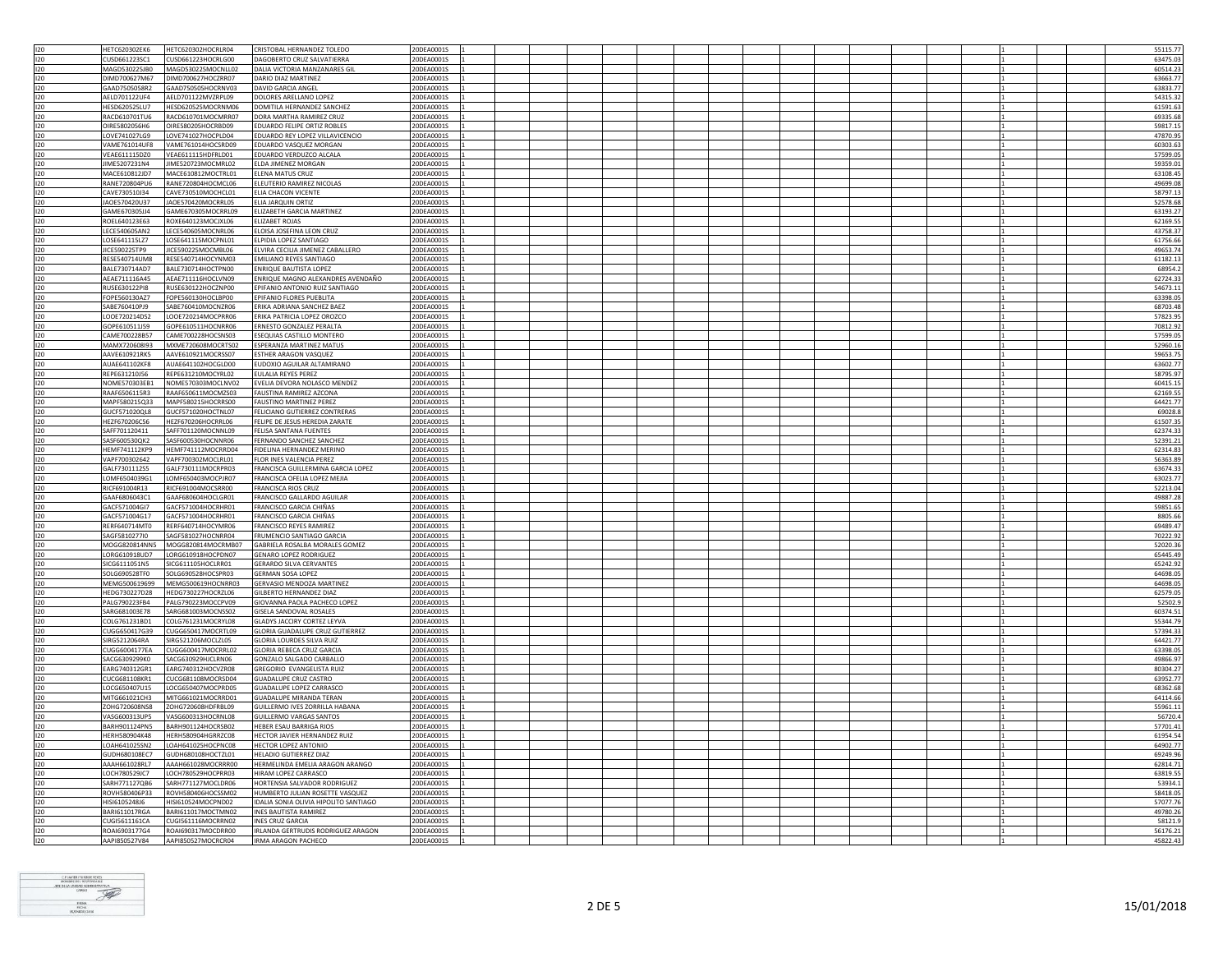| 120        | GATI700220R64                  | GATI700220MOCRMR07                       | <b>IRMA GARCIA TAMAYO</b>                                | 20DEA0001S               |  |  |  |  |  |  | 63807.55            |
|------------|--------------------------------|------------------------------------------|----------------------------------------------------------|--------------------------|--|--|--|--|--|--|---------------------|
| 120        | HEHI660424P63                  | HEHI660424MOCRRR03                       | IRMA HERNANDEZ HERNANDEZ                                 | 20DEA0001S               |  |  |  |  |  |  | 61954.54            |
| 120        | PACI710506QF6                  | PACI710506MOCSNS03                       | <b>ISABEL PASTOR CONTRERAS</b>                           | 20DEA0001S               |  |  |  |  |  |  | 55582.92            |
|            |                                |                                          |                                                          |                          |  |  |  |  |  |  |                     |
| 120        | AAMI760421KP2                  | AAMI760421MOCLRS02                       | ISELA ALEJANDRA ALVAREZ MORENO                           | 20DEA0001S               |  |  |  |  |  |  | 52533.13            |
| 120        | OOLI721127RE9                  | OOLI721127MOCRPS05                       | <b>ISELA OROZCO LOPEZ</b>                                | 20DEA0001S               |  |  |  |  |  |  | 65024.59            |
| 120        | CAGI441217LT5                  | CAGI441217HOCSRS06                       | <b>ISRAEL CASTILLEJOS GARCIA</b>                         | 20DEA0001S               |  |  |  |  |  |  | 57564.93            |
| 120        | SISI7611031L3                  | SISI761103HOCLNS05                       | <b>ISRAEL SILVA SANTOS</b>                               | 20DEA0001S               |  |  |  |  |  |  | 60326.83            |
|            |                                |                                          |                                                          |                          |  |  |  |  |  |  |                     |
| 120        | MARI780504T25                  | MARI780504HOCRSV08                       | <b>IVAN MARTINEZ RIOS</b>                                | 20DEA0001S               |  |  |  |  |  |  | 62579.05            |
| 120        | LOGJ5909045I0                  | LOGJ590904HOCPMM07                       | JAIME LOPEZ GOMEZ                                        | 20DEA0001S               |  |  |  |  |  |  | 63638.05            |
|            |                                |                                          | JAIME ZAVALETA MIRANDA                                   |                          |  |  |  |  |  |  |                     |
| 120        | ZAMJ7005021V0                  | ZAMJ700502HOCVRM03                       |                                                          | 20DEA0001S               |  |  |  |  |  |  | 64904.57            |
| 120        | GORJ681203GH6                  | GORJ681203HOCNZV07                       | JAVIER GONZALEZ RUIZ                                     | 20DEA0001S               |  |  |  |  |  |  | 66043.34            |
| 120        | IURJ811203V25                  | IURJ811203HOCTYV01                       | JAVIER ITURBIDE REYES                                    | 20DEA0001S               |  |  |  |  |  |  | 70609.92            |
| 120        | MEDJ630930RG6                  | MEDJ630930HOCRZR00                       | JERONIMO MANUEL MERINO DIAZ                              | 20DEA0001S               |  |  |  |  |  |  | 62579.05            |
|            |                                |                                          |                                                          |                          |  |  |  |  |  |  |                     |
| 120        | TOPJ741111UZ4                  | TOPJ741111HOCRRS00                       | JESUS MARTIN TORRES PEREZ                                | 20DEA0001S               |  |  |  |  |  |  | 64243.27            |
| 120        | DEGJ730102RL5                  | DEGJ730102HOCSRS04                       | JESUS RANGEL DESALES GUERACH                             | 20DEA0001S               |  |  |  |  |  |  | 62374.33            |
| 120        | AACJ640605G59                  | AACJ640605HOCLRR02                       | JORGE ALFARO CORTES                                      | 20DEA0001S               |  |  |  |  |  |  | 64012.27            |
|            |                                |                                          |                                                          |                          |  |  |  |  |  |  |                     |
| 120        | BAI 17408013A9                 | BALJ740801HOCRPR03                       | <b>IORGE BARENCA LÓPEZ</b>                               | 20DEA0001S               |  |  |  |  |  |  | 80663.84            |
| 120        | CAAN7804215R6                  | CAXA780421HOCHXN02                       | JOSE ANTONIO CHAVEZ                                      | 20DEA0001S               |  |  |  |  |  |  | 63244.94            |
| 120        | OIPJ690319IK2                  | OIPJ690319MOCRNS06                       | JOSEFA ORTIZ PANTOJA                                     | 20DEA0001S               |  |  |  |  |  |  | 65677.78            |
|            |                                |                                          |                                                          |                          |  |  |  |  |  |  |                     |
| 120        | JULJ8503299J6                  | JULJ850329HOCRLS05                       | JOSE JUAREZ LLAMAS                                       | 20DEA0001S               |  |  |  |  |  |  | 80138.84            |
| 120        | CASL7004278W3                  | CASL700427HOCSNS03                       | JOSE LUIS CASTILLEJOS SANTIAGO                           | 20DEA0001S               |  |  |  |  |  |  | 62579.05            |
| 120        | MAOL560814GK3                  | MAQL560814HOCRRS03                       | JOSE LUIS MARTINEZ QUIROZ                                | 20DEA0001S               |  |  |  |  |  |  | 52468.13            |
| 120        |                                |                                          |                                                          |                          |  |  |  |  |  |  |                     |
|            | PAML7306075K6                  | PAML730607HOCDLS00                       | JOSE LUIS PADILLA MILAN                                  | 20DEA0001S               |  |  |  |  |  |  | 62929.05            |
| 120        | VIHL730329D7A                  | VIHL730329HOCLRS03                       | JOSE LUIS VILLEGAS HERRERA                               | 20DEA0001S               |  |  |  |  |  |  | 53501.71            |
| 120        | GUMJ680814RK8                  | GUMJ680814MOCTRN02                       | JUANA BELEM GUTIERREZ MORALES                            | 20DEA0001S               |  |  |  |  |  |  | 63264.83            |
| 120        | AARJ620624MZ5                  | AARJ620624HOCPMN05                       | JUAN APARICIO RAMIREZ                                    | 20DEA0001S               |  |  |  |  |  |  | 46759.23            |
|            |                                |                                          |                                                          |                          |  |  |  |  |  |  |                     |
| 120        | LOGJ680624MYA                  | LOGJ680624HOCPNN02                       | JUAN CARLOS LOPEZ GONZALEZ                               | 20DEA0001S               |  |  |  |  |  |  | 64217.05            |
| 120        | SASI720505R53                  | SASI720505HDENNN02                       | <b>IUAN GABRIEL SAN IUAN SAN IUAN</b>                    | 20DEA0001S               |  |  |  |  |  |  | 64362.27            |
| 120        | SAHJ7012204J7                  | SAHJ701220HOCNRN00                       | JUAN JOSE SANTIAGO HERNANDEZ                             | 20DEA0001S               |  |  |  |  |  |  | 63602.77            |
|            |                                |                                          |                                                          |                          |  |  |  |  |  |  |                     |
| 120        | SAMI6612273N1                  | SAM1661227HOCNIN09                       | <b>IUAN PASCUAL SANTIAGO MEIIA</b>                       | 20DEA0001S               |  |  |  |  |  |  | 63713.92            |
| 120        | HERJ721022QP9                  | HERJ721022HOCRYN07                       | JUAN SANTIAGO HERNANDEZ REYES                            | 20DEA0001S               |  |  |  |  |  |  | 64568.15            |
| 120        | LOVJ640412H41                  | LOVJ640412MOCPSL00                       | JULIA LOPEZ VASQUEZ                                      | 20DEA0001S               |  |  |  |  |  |  | 58983.65            |
|            |                                |                                          |                                                          |                          |  |  |  |  |  |  |                     |
| 120        | GAHJ7506198Z9                  | GAHJ750619HOCNRL02                       | JULIAN FILIBERTO GANDARILLAS HERNANDEZ                   | 20DEA0001S               |  |  |  |  |  |  | 69802.01            |
| 120        | LOGJ6502272F3                  | LOGJ650227HOCPLL02                       | JULIO CESAR LOPEZ GALVEZ                                 | 20DEA0001S               |  |  |  |  |  |  | 59475.89            |
| 120        | JUZJ7605064H3                  | JUZJ760506HOCRVS07                       | JUSTINO ORLANDO JUAREZ ZAVALETA                          | 20DEA0001S               |  |  |  |  |  |  | 59382.27            |
|            |                                |                                          |                                                          |                          |  |  |  |  |  |  |                     |
| 120        | ROVL500215KT2                  | ROVL500215HOCDLM09                       | LAMBERTO RODRIGUEZ VILLASEÑOR                            | 20DEA0001S               |  |  |  |  |  |  | 63602.7             |
| 120        | AOSL6102013P2                  | AOSL610201MOCLNR04                       | LAURA VICTORIA ALCOZER SANCHEZ                           | 20DEA0001S               |  |  |  |  |  |  | 55382.92            |
| 120        | VIAL6908017G5                  | VIAL690801HOCLNN06                       | LEONEL VILLEGAS ANGELES                                  | 20DEA0001S               |  |  |  |  |  |  | 57861.05            |
|            |                                |                                          |                                                          |                          |  |  |  |  |  |  |                     |
| 120        | CARL580914JT5                  | CARL580914MOCSML03                       | LILIA CASTILLO ROMERO                                    | 20DEA0001S               |  |  |  |  |  |  | 59134.66            |
| 120        | VIHL860812N59                  | VIHL860812MOCLRR01                       | LORENA SOCORRO VILLAGOMEZ HERRERA                        | 20DEA0001S               |  |  |  |  |  |  | 48191.24            |
| 120        | SAPL391210D19                  | SAPL391210MOCNLR08                       | LORETO GRACIELA SANTIAGO PALMA                           | 20DEA0001S               |  |  |  |  |  |  | 57599.05            |
|            |                                |                                          |                                                          |                          |  |  |  |  |  |  |                     |
| 120        | OIPL630211I76                  | OIPL630211MOCRRR00                       | <b>LOURDES ORTIZ PEREZ</b>                               | 20DEA0001S               |  |  |  |  |  |  | 64217.05            |
|            |                                |                                          |                                                          |                          |  |  |  |  |  |  |                     |
| 120        |                                |                                          |                                                          |                          |  |  |  |  |  |  |                     |
|            | PELU6001079G5                  | PEXL600107HOCRXC02                       | LUCIANO JULIAN PEREZ                                     | 20DEA0001S               |  |  |  |  |  |  | 63398.05            |
| 120        | CAHL760910926                  | CAHL760910MOCMLS08                       | LUISA CAMACHO HILARIO                                    | 20DEA0001S               |  |  |  |  |  |  | 54323.13            |
| 120        | PECL830417329                  | PECL830417HOCRBS05                       | LUIS ALBERTO PEREA CABRERA                               | 20DEA0001S               |  |  |  |  |  |  | 68657.3             |
| 120        |                                |                                          | LUIS ANGEL ORDAZ SANTIAGO                                |                          |  |  |  |  |  |  |                     |
|            | OASL630910SA3                  | OASL630910HOCRNS07                       |                                                          | 20DEA0001S               |  |  |  |  |  |  | 62819.05            |
| 120        | PEGL650921NC8                  | PEGL650921HOCRRS04                       | LUIS ARTURO PEREZ GARCIA                                 | 20DEA0001S               |  |  |  |  |  |  | 80738.84            |
| 120        | GOCL5306113T1                  | GOCL530611HOCMSS00                       | LUIS RAFAEL GOMEZ CASTILLO                               | 20DEA0001S               |  |  |  |  |  |  | 62374.33            |
| 120        | SAZL681127268                  | SAZL681127HOCNRS06                       | LUIS VIRGILIO SANTOS ZARATE                              | 20DEA0001S               |  |  |  |  |  |  | 63313.77            |
|            |                                |                                          |                                                          |                          |  |  |  |  |  |  |                     |
| 120        | SALU7003208L4                  | SAXL700320MOCNXZ06                       | <b>LUZ MARIA DOLORES SANCHEZ</b>                         | 20DEA0001S               |  |  |  |  |  |  | 58420.61            |
| 120        | RAAM6703046T9                  | RAAM670304MOCMNN08                       | MANUELA RAMIREZ ANTONIO                                  | 20DEA0001S               |  |  |  |  |  |  | 64421.77            |
| 120        | BFAM6402169F2                  | BEAM640216HOCRNN08                       | MANUEL BERNAL ANTONIO                                    | 20DEA0001S               |  |  |  |  |  |  | 64012.27            |
|            |                                |                                          |                                                          |                          |  |  |  |  |  |  |                     |
| 120        | MOHM621223UJ8                  | MOHM621223HOCRRN02                       | MANUEL MORGAN HERNANDEZ                                  | 20DEA0001S               |  |  |  |  |  |  | 57599.05            |
| 120        | VIRM630326K46                  | VIRM630326HOCVMN00                       | MANUEL VIVEROS RAMIREZ                                   | 20DEA0001S               |  |  |  |  |  |  | 63602.7             |
| 120        | MOSM630525QJ4                  | MOSM630525MOCNSR04                       | MARCELA MONTERROSA SOSA                                  | 20DEA0001S               |  |  |  |  |  |  | 69475.46            |
|            |                                |                                          |                                                          |                          |  |  |  |  |  |  |                     |
| 120        | AOSM610109R5A                  | AOSM610109MOCNNR08                       | MARCELINA ANTONIO SANTOS                                 | 20DEA0001S               |  |  |  |  |  |  | 64217.05            |
| 120        | RARM560721U6A                  | RARM560721HOCMDR05                       | MARCELINO RAMIREZ RODRIGUEZ                              | 20DEA0001S               |  |  |  |  |  |  | 58418.05            |
| 120        | GALM6010238X3                  | GALM601023MOCRNR04                       | MARGARITA LETICIA GARCIA LUNA                            | 20DEA0001S               |  |  |  |  |  |  | 60854.97            |
| 120        | <b>IFMM770413CW5</b>           | IFMM770413HOCSIR00                       | MARGARITO DE IESUS MEIIA                                 | 20DEA0001S               |  |  |  |  |  |  | 68179.6             |
|            |                                |                                          |                                                          |                          |  |  |  |  |  |  |                     |
| 120        | RIPM6406108C4                  | RIPM640610HOCSLR06                       | MARGARITO RIOS PALACIOS                                  | 20DEA0001S               |  |  |  |  |  |  | 71185.44            |
| 120        | MAPC700724R58                  | MAPC700724MOCRRR08                       | MARIA CRISTINA MARTINEZ PEREZ                            | 20DEA0001S               |  |  |  |  |  |  | 65414.66            |
| 120        | FEJC720716GW1                  | FEJC720716MOCRMR08                       | MARIA DEL CARMEN FABIOLA FERIA JIMENEZ                   | 20DEA0001S               |  |  |  |  |  |  | 38570.08            |
|            |                                |                                          |                                                          |                          |  |  |  |  |  |  |                     |
| 120        | FUSC7603059F9                  | FUSC760305MOCNLR09                       | MARIA DEL CARMEN FUENTES SOLAR                           | 20DEA0001S               |  |  |  |  |  |  | 62579.0             |
| 120        | MAMC6609242V3                  | MAMC660924MOCRRR06                       | MARIA DEL CARMEN MARTINEZ MARTINEZ                       | 20DEA0001S               |  |  |  |  |  |  | 56476.64            |
| 120        | JASA531102HS5                  | JASA531102MOCCNN00                       | MARIA DE LOS ANGELES JACINTO SANTOS                      | 20DEA0001S               |  |  |  |  |  |  | 70222.92            |
|            |                                |                                          |                                                          |                          |  |  |  |  |  |  |                     |
| 120        | AUGL551104EJ7                  | AUGL551104MOCGRR09                       | MARIA DE LOURDES AGUIRRE GUERRERO                        | 20DEA0001S               |  |  |  |  |  |  | 57857.57            |
| 120        | AACL561201QT9                  | AACL561201MMNYSR09                       | MARIA DE LOURDES AYALA CISNEROS                          | 20DEA0001S               |  |  |  |  |  |  | 55283.96            |
| 120        | SOFP841030BTA                  | SOFP841030MOCSBL02                       | MARIA DEL PILAR SOSA FABIAN                              | 20DEA0001S               |  |  |  |  |  |  | 50696.08            |
|            |                                |                                          |                                                          |                          |  |  |  |  |  |  |                     |
| 120        | SICR6305233M0                  | SICR630523MDFRRC00                       | MARIA DEL ROCIO SIERRA CORTES                            | 20DEA0001S               |  |  |  |  |  |  | 53084.76            |
| 120        | BECR591007B48                  | BECR591007MGRRSS01                       | MARIA DEL ROSARIO BERNAL CASTELLANOS                     | 20DEA0001S               |  |  |  |  |  |  | 55777.76            |
| 120        | CUGR651007440                  | CUGR651007MOCRRS05                       | MARIA DEL ROSARIO CRUZ GARCIA                            | 20DEA0001S               |  |  |  |  |  |  | 59359.01            |
| 120        | JOSE770124SA1                  | IOSE770124MOCSNL00                       | MARIA FLVIRA IOSE SANTIAGO                               | 20DEA0001S               |  |  |  |  |  |  | 50293.52            |
|            |                                |                                          |                                                          |                          |  |  |  |  |  |  |                     |
| 120        | AEEI5612207KA                  | AEEI561220MVZRNS01                       | MARIA ISABEL ARELLANO ENRIQUEZ                           | 20DEA0001S               |  |  |  |  |  |  | 66915.01            |
| 120        | RALI650221AV2                  | RALI650221MDFMSS00                       | MARIA ISABEL RAMIREZ LUIS                                | 20DEA0001S               |  |  |  |  |  |  | 54680.96            |
| 120        | LOST640114FJ9                  | LOST640114MOCPRR01                       | MARIA TERESA LOPEZ SORIANO                               | 20DEA0001S               |  |  |  |  |  |  | 54680.96            |
|            |                                |                                          |                                                          |                          |  |  |  |  |  |  |                     |
| 120        | SAMM631226FW9                  | SAMM631226MOCNRR01                       | MARINA MA DE LA LUZ SANTIAGO MARTINEZ                    | 20DEA0001S               |  |  |  |  |  |  | 61954.54            |
| 120        | PICM561128GZ3                  | PICM561128MOCNSR03                       | MARISELA PINEDA CASTILLO                                 | 20DEA0001S               |  |  |  |  |  |  | 62783.77            |
| 120        | MESM7010201H1                  | MESM701020MOCNLR06                       | MARTHA ELENA MENDOZA SILVA                               | 20DEA0001S               |  |  |  |  |  |  | 64169.3             |
|            |                                |                                          |                                                          |                          |  |  |  |  |  |  |                     |
| 120        | VIRM780808BC6                  | VIRM780808MOCLBR02                       | MARTHA ELENA VILLAVICENCIO ROBLEDO                       | 20DEA0001S               |  |  |  |  |  |  | 62814.83            |
| 120        | SARM6803143D4                  | SARM680314MOCVVT02                       | MATILDE MARGARITA SAAVEDRA REVILLA                       | 20DEA00019               |  |  |  |  |  |  | 64114.66            |
| 120        | COAM630504S47                  | COAM630504HOCRLR04                       | MAURO CORTES ALTO                                        | 20DEA0001S               |  |  |  |  |  |  | 64114.66            |
| 120        | HECM781122PA4                  | HECM781122HOCRNR02                       |                                                          | 20DEA0001S               |  |  |  |  |  |  | 68050.88            |
|            |                                |                                          | MAURO HERNANDEZ CANSECO                                  |                          |  |  |  |  |  |  |                     |
| 120<br>120 | CUVM711021953<br>AIPM740928479 | CUVM711021HOCRGGO8<br>AIPM740928HOCRRG04 | MIGUEL ALFONSO CURIOCA VEGA<br>MIGUEL ANGEL ARIAS PORRAS | 20DEA0001S<br>20DEA0001S |  |  |  |  |  |  | 76863.2<br>55528.23 |

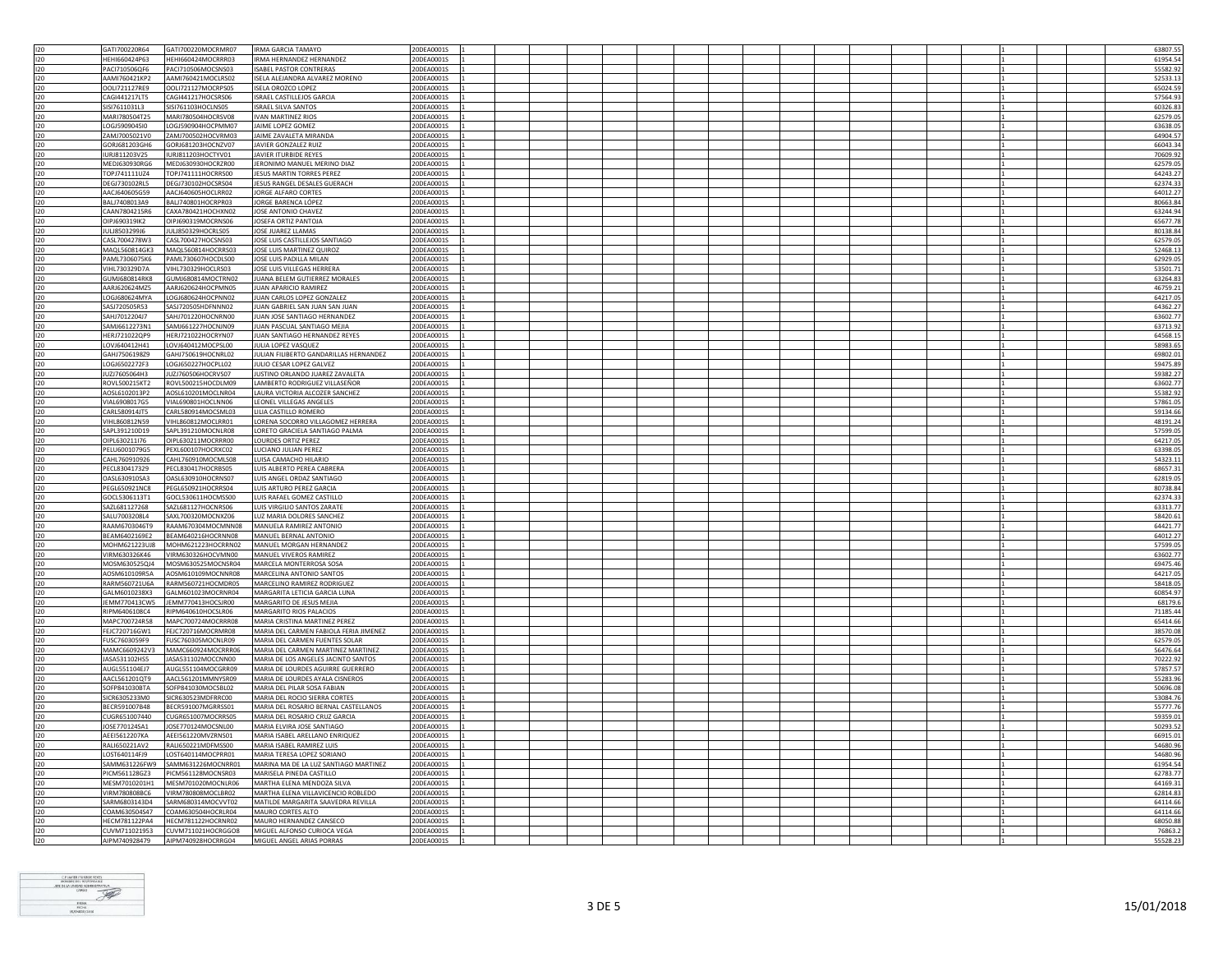|            | SAAM690615DK7                  | SAAM690615HOCNOG02                       | MIGUEL ANGEL SANCHEZ AOUINO                                | 20DEA0001S               |  |  |  |  |  |  |                      |
|------------|--------------------------------|------------------------------------------|------------------------------------------------------------|--------------------------|--|--|--|--|--|--|----------------------|
| 120        |                                |                                          |                                                            |                          |  |  |  |  |  |  | 61941.63             |
| 120        | SOAM600301855                  | SOAM600301HOCLRG09                       | MIGUEL ANGEL SOLANA ARANDA                                 | 20DEA0001S               |  |  |  |  |  |  | 7396.35              |
| 120        | VACM740928PF1                  | VACM740928HOCSRG03                       | MIGUEL ANGEL VASQUEZ CORTES                                | 20DEA0001S               |  |  |  |  |  |  | 52637.66             |
| 120        | ROHM7109022HA                  | ROHM710902MOCSRR07                       | MIRNA GABRIELA ROSAS HERRERA                               | 20DEA0001S               |  |  |  |  |  |  | 60327.6              |
|            |                                |                                          |                                                            |                          |  |  |  |  |  |  |                      |
| 120        | CAMO770528556                  | CAXM770528MOCHXN19                       | MONICA CHAVEZ                                              | 20DEA0001S               |  |  |  |  |  |  | 59439.66             |
| 120        | SOAM600301855                  | SOAM600301HOCLRG09                       | MIGUEL ANGEL SOLANA ARANDA                                 | 20DEA0001S               |  |  |  |  |  |  | 7975.88              |
| 120        | POCN690525Q68                  | POCN690525MCCTND06                       | NIDELVIA MARGARITA POOT CANUL                              | 20DEA0001S               |  |  |  |  |  |  | 69157.52             |
|            |                                |                                          |                                                            |                          |  |  |  |  |  |  |                      |
| 120        | LIEN6509218R7                  | LIEN650921HOCBSX04                       | NOE LIBORIO ESCAMILLA                                      | 20DEA0001S               |  |  |  |  |  |  | 63543.27             |
| 120        | CUNO641222214                  | CUXN641222MOCVXR07                       | NORMA EUNICE CUEVAS                                        | 20DEA00019               |  |  |  |  |  |  | 58008.55             |
| 120        | HFSN780925235                  | HESN780925MOCRLR00                       | NORMA HERNANDEZ SOLIS                                      | 20DEA0001S               |  |  |  |  |  |  | 53145.46             |
| 120        | NAJ0820513M93                  | NAJO820513MOCRRB09                       | OBDULIA NARANJO JARQUIN                                    | 20DEA0001S               |  |  |  |  |  |  |                      |
|            |                                |                                          |                                                            |                          |  |  |  |  |  |  | 55018.88             |
| 120        | SILO640518OW1                  | SILO640518MOCLPL03                       | OLIVA REMEDIOS SILVA LOPEZ                                 | 20DEA0001S               |  |  |  |  |  |  | 61768.49             |
| 120        | RABO800823P97                  | RABO800823HOCMSS02                       | OSCAR DAMIAN RAMOS BUSTAMANTE                              | 20DEA0001S               |  |  |  |  |  |  | 45267.47             |
| 120        | OIGO7711174B0                  | OIGO771117HOCRTS08                       | OSCAR ORTIZ GUTIERREZ                                      | 20DEA0001S               |  |  |  |  |  |  |                      |
|            |                                |                                          |                                                            |                          |  |  |  |  |  |  | 49513.33             |
| 120        | JUPO750613A1A                  | JUPO750613HOCRCS06                       | OSVALDO ANTONIO JUAREZ PICHARDO                            | 20DEA0001S               |  |  |  |  |  |  | 20310.91             |
| 120        | BAOO960326638                  | BAOO960326HOCRJS00                       | OSVALDO JAVIER BARRITA OJEDA                               | 20DEA0001S               |  |  |  |  |  |  | 43720.24             |
| 120        | MIMP821215BC6                  | MIMP821215HOCGRB01                       | PABLITO MIGUEL MARTINEZ                                    | 20DEA0001S               |  |  |  |  |  |  | 49886.54             |
|            |                                |                                          |                                                            |                          |  |  |  |  |  |  |                      |
| 120        | GARP750217RB5                  | GARP750217MOCLYT08                       | PATRICIA GALINDO REYES                                     | 20DEA0001S               |  |  |  |  |  |  | 47357.46             |
| 120        | GOMP8107018G7                  | GOMP810701HOCMRD00                       | PEDRO GOMEZ MARQUEZ                                        | 20DEA0001S               |  |  |  |  |  |  | 50643.52             |
| 120        | PELP621007PX6                  | PELP621007HOCRPD07                       | PEDRO MARCOS PEREZ LOPEZ                                   | 20DEA0001S               |  |  |  |  |  |  | 64217.05             |
| 120        | MAPE6206013R5                  | MAXP620601HOCRXD07                       | PEDRO MARTINEZ                                             | 20DEA0001S               |  |  |  |  |  |  | 61284.49             |
|            |                                |                                          |                                                            |                          |  |  |  |  |  |  |                      |
| 120        | PEPE620429G29                  | PEXP620429HOCRXD07                       | PEDRO PEREZ                                                | 20DEA0001S               |  |  |  |  |  |  | 80813.84             |
| 120        | FETP761101LQ1                  | FETP761101HOCLRR00                       | PERFECTO FELIPE TRAPAGA                                    | 20DEA0001S               |  |  |  |  |  |  | 64243.27             |
| 120        | MAGP710531ST2                  | MAGP710531MOCRRT08                       | PETRONILA MARTINEZ GARCIA                                  | 20DEA0001S               |  |  |  |  |  |  | 62988.55             |
|            |                                |                                          |                                                            |                          |  |  |  |  |  |  |                      |
| 120        | AAHP811128FA5                  | AAHP811128HOCLRR04                       | PRISCILIANO ALVARADO HERNANDEZ                             | 20DEA0001S               |  |  |  |  |  |  | 68703.48             |
| 120        | MEFR840505JP4                  | MEFR840505MOCNNF07                       | RAFAELA MENDOZA FUENTES                                    | 20DEA0001S               |  |  |  |  |  |  | 57027.69             |
| 120        | FOGR7109293C0                  | FOGR710929HHGLNF05                       | RAFAEL FLORES GONZALEZ                                     | 20DEA0001S               |  |  |  |  |  |  | 63807.55             |
|            |                                |                                          |                                                            |                          |  |  |  |  |  |  |                      |
| 120        | AEJR781024IF3                  | AEJR781024HOCCMF02                       | RAFAEL WENCESLAO ACEVEDO JIMENEZ                           | 20DEA0001S               |  |  |  |  |  |  | 46907.99             |
| 120        | VAMR660527UA1                  | VAMR660527HOCSRN03                       | RANULFO VASQUEZ MARTINEZ                                   | 20DEA0001S               |  |  |  |  |  |  | 59514.78             |
| 120        | HECR740928IY6                  | HECR740928MOCRCQ01                       | RAQUEL HERNANDEZ COCA                                      | 20DEA0001S               |  |  |  |  |  |  | 62030.28             |
|            |                                |                                          |                                                            |                          |  |  |  |  |  |  |                      |
| 120        | MELR631203GX9                  | MELR631203HOCNPL01                       | RAUL ELISEO MENDOZA LOPEZ                                  | 20DEA0001S               |  |  |  |  |  |  | 68889.49             |
| 120        | SAGR651023746                  | SAGR651023HOCNML05                       | <b>RAUL SANTIAGO GOMEZ</b>                                 | 20DEA0001S               |  |  |  |  |  |  | 63602.77             |
| 120        | SIVR6201201UA                  | SIVR620120HOCLNL06                       | RAUL SILVA VENTURA                                         | 20DEA0001S               |  |  |  |  |  |  | 64362.27             |
|            |                                |                                          |                                                            |                          |  |  |  |  |  |  |                      |
| 120        | TOTR7010057D4                  | TOTR701005HOCLRL07                       | RAUL TOLEDO TORRES                                         | 20DEA0001S               |  |  |  |  |  |  | 62724.33             |
| 120        | VALR63081448A                  | VALR630814HOCRRL03                       | RAUL VARELA LARA                                           | 20DEA0001S               |  |  |  |  |  |  | 63638.05             |
| 120        | BACR540320RB5                  | BACR540320HOCLSN02                       | RENE HUGO BALDERAS CASTILLO                                | 20DEA0001S               |  |  |  |  |  |  | 57599.0              |
|            |                                |                                          |                                                            |                          |  |  |  |  |  |  |                      |
| 120        | CAUR7611067Q2                  | CAUR761106HOCBRY00                       | REY DAVID CABRERA URZUA                                    | 20DEA0001S               |  |  |  |  |  |  | 60303.63             |
| 120        | SAPR650531A23                  | SAPR650531MOCNRY04                       | REYNA VIRGEN SANTIAGO PEREZ                                | 20DEA0001S               |  |  |  |  |  |  | 63568.65             |
| 120        | EUMR700919FU1                  | EUMR700919HOCSNC05                       | RICARDO ESTUDILLO MONTALVO                                 | 20DEA0001S               |  |  |  |  |  |  | 61964.83             |
|            |                                |                                          |                                                            |                          |  |  |  |  |  |  |                      |
| 120        | SADR851009V57                  | SADR851009HOCNVC08                       | RICARDO JAVIER SANTANA DAVILA                              | 20DEA00019               |  |  |  |  |  |  | 28021.56             |
| 120        | MAPR7503245K3                  | MAPR750324HOCRNB08                       | ROBERTO CARLOS MARTINEZ PINACHO                            | 20DEA0001S               |  |  |  |  |  |  | 51202.9              |
| 120        | JIPR770214DV3                  | JIPR770214HOCMXB07                       | ROBERTO JIMENEZ PIÑON                                      | 20DEA0001S               |  |  |  |  |  |  | 72001.75             |
|            |                                |                                          |                                                            |                          |  |  |  |  |  |  |                      |
| 120        | OOCR650213L68                  | OOCR650213HOCRSB03                       | ROBERTO OROZCO CASTILLO                                    | 20DEA0001S               |  |  |  |  |  |  | 60610.77             |
| 120        | VIGR660513EU1                  | VIGR660513HOCCLB08                       | ROBERTO VICTORIO GALVAN                                    | 20DEA0001S               |  |  |  |  |  |  | 65517.05             |
| 120        | LOLR711207D61                  | LOLR711207MOCPSC08                       | ROCELIA LOPEZ LUIS                                         | 20DEA0001S               |  |  |  |  |  |  | 60943.23             |
|            |                                |                                          |                                                            |                          |  |  |  |  |  |  |                      |
| 120        | AELR6609232Z2                  | AELR660923MVZRPC02                       | ROCIO DEL CARMEN ARELLANO LOPEZ                            | 20DEA0001S               |  |  |  |  |  |  | 80966.94             |
| 120        | FEOR780413UD5                  | FEOR780413MDFRRC04                       | ROCIO FERIA ORTIZ                                          | 20DEA0001S               |  |  |  |  |  |  | 61260.3              |
| 120        | GUSR6510162R4                  | GUSR651016MOCZLC03                       | ROCIO JULIA GUZMAN SOLANA                                  | 20DEA0001S               |  |  |  |  |  |  | 62579.05             |
|            |                                |                                          |                                                            |                          |  |  |  |  |  |  |                      |
| 120        | BERR661114SE5                  | BERR661114HOCNBQ02                       | ROQUE BENIGNO ROBLES                                       | 20DEA0001S               |  |  |  |  |  |  | 68714.84             |
| 120        | CAFR6201074X8                  | CAFR620107MOCNBS01                       | ROSA ANGELICA CANELA FABIAN                                | 20DEA0001S               |  |  |  |  |  |  | 55745.42             |
| 120        | CAPR580831161                  | CAPR580831MOCNLS08                       | ROSA CANSECO PALACIOS                                      | 20DEA0001S               |  |  |  |  |  |  | 69767.93             |
|            |                                |                                          |                                                            |                          |  |  |  |  |  |  |                      |
| 120        | AESR691213598                  | AESR691213MOCLNS09                       | ROSA ELIA ALEJO SANCHEZ                                    | 20DEA0001S               |  |  |  |  |  |  | 63882.05             |
| 120        | PEHR670102NS8                  | PEHR670102MOCRRS06                       | ROSA ELVA PEREZ HERNANDEZ                                  | 20DEA0001S               |  |  |  |  |  |  | 56366.91             |
| 120        | SACR540827448                  | SACR540827MOCLSS02                       | ROSALBA SALINAS CASTILLO                                   | 20DEA0001S               |  |  |  |  |  |  | 64012.27             |
|            |                                |                                          |                                                            |                          |  |  |  |  |  |  |                      |
| 120        | MOMR710104EP3                  | MOMR710104MOCNRS02                       | ROSA MADEL MONTAÑO MARTINEZ                                | 20DEA0001S               |  |  |  |  |  |  | 60893.13             |
| 120        | AENR661011LN9                  | AENR661011MOCNRS04                       | ROSA MARIA ANGELES NARANJO                                 | 20DEA0001S               |  |  |  |  |  |  | 51317.39             |
| 120        | GALR710301FK6                  | GALR710301MOCLBS04                       | ROSA MARIA GALLEGOS LABIAS                                 | 20DEA0001S               |  |  |  |  |  |  | 62465.29             |
|            |                                |                                          |                                                            |                          |  |  |  |  |  |  |                      |
| 120        | SATR6912146Q8                  | SATR691214MOCNRS00                       | ROSA MARIA SANCHEZ TORIS                                   | 20DEA0001S               |  |  |  |  |  |  | 63133.77             |
| 120        | SAVR730830US0                  | SAVR730830MOCNLS02                       | ROSA SANCHEZ VALDIVIESO                                    | 20DEA0001S               |  |  |  |  |  |  | 45570.97             |
| 120        | ZAAR611001IQ7                  | ZAAR611001MOCRRS02                       | ROSELIA ZARATE ARAGON                                      | 20DEA0001S               |  |  |  |  |  |  | 61686.99             |
| 120        | SAMR730519K81                  | SAMR730519HOCNNB00                       | RUBEN MARCIAL SANCHEZ MENDOZA                              | 20DEA0001S               |  |  |  |  |  |  | 54677.22             |
|            |                                |                                          |                                                            |                          |  |  |  |  |  |  |                      |
| 120        | MOSR561221FU1                  | MOSR561221HOCRNB06                       | RUBEN MORALES SANCHEZ                                      | 20DEA0001S               |  |  |  |  |  |  | 62615.41             |
| 120        | MFMR6511251H5                  | MEMR651125HOCCNB09                       | RUBICEL MECOTT MONTERO                                     | 20DEA0001S               |  |  |  |  |  |  | 59953.63             |
| 120        | LOAR670604CT0                  | LOAR670604MOCPNT05                       | RUTILIA LOPEZ ANTONIO                                      | 20DEA0001S               |  |  |  |  |  |  | 57939.14             |
|            |                                |                                          |                                                            |                          |  |  |  |  |  |  |                      |
| 120        | CEGS710830V62                  | CEGS710830HOCRNB08                       | SABINO CERON GONZALEZ                                      | 20DEA0001S               |  |  |  |  |  |  | 65748.05             |
| 120        | MARS730806MF6                  | MARS730806HOCTDL04                       | ALVADOR ANGEL MATA RODRIGUEZ                               | 20DEA0001S               |  |  |  |  |  |  | 63398.05             |
| 120        | BOZS750625BW0                  | BOZS750625HOCRRL04                       | SALVADOR JERONIMO BORJON ZARATE                            | 20DEA0001S               |  |  |  |  |  |  | 63074.33             |
|            |                                |                                          |                                                            |                          |  |  |  |  |  |  |                      |
| 120        | GORS740318BX7                  | GORS740318MDFMYN03                       | SANDRA ANGELICA GOMEZ REYES                                | 20DEA0001S               |  |  |  |  |  |  | 60173.26             |
| 120        | CEPS790216GE3                  | CEPS790216MOCRCN04                       | SANDY CERVANTES PACHECO                                    | 20DEA0001S               |  |  |  |  |  |  | 59119.92             |
| 120        | TAGS8707172C1                  | TAGS870717HOCBLL01                       | SAUL TABLADA GALINDO                                       | 20DEA0001S               |  |  |  |  |  |  | 80185.04             |
|            |                                |                                          |                                                            |                          |  |  |  |  |  |  |                      |
| 120        | CERS760914V49                  | CERS760914HOCLMY01                       | SEYMER CELAYA RAMIREZ                                      | 20DEA00019               |  |  |  |  |  |  | 59748.73             |
| 120        | GORS630531PT4                  | GORS630531MOCDSL00                       | SILVIA GODINEZ RASGADO                                     | 20DEA0001S               |  |  |  |  |  |  | 62783.77             |
| 120        | MOGS5304189F4                  | MOGS530418MOCRRL05                       | SILVIA MORALES GARCIA                                      | 20DEA0001S               |  |  |  |  |  |  | 32907.23             |
|            |                                |                                          |                                                            |                          |  |  |  |  |  |  |                      |
| 120        | NAGS6806277IA                  | NAGS680627MOCVRC07                       | SOCORRO NAVARRO GARCIA                                     | 20DEA0001S               |  |  |  |  |  |  | 59720.61             |
| 120        | FAGS610530QG0                  | FAGS610530MDFRNL05                       | SOLEDAD FRANCO GONZALEZ                                    | 20DEA0001S               |  |  |  |  |  |  | 56905.98             |
| 120        |                                | GALS700622MOCRPY07                       | SYLVIA MAGDALENA GARCIA LOPEZ                              | 20DEA0001S               |  |  |  |  |  |  | 44587.38             |
|            |                                |                                          |                                                            |                          |  |  |  |  |  |  | 60964.96             |
|            | GALS700622D4A                  |                                          |                                                            | 20DEA0001S               |  |  |  |  |  |  |                      |
| 120        | LUSS681111QD6                  | LUSS681111MOCSNY01                       | SYLVIA VICTORIA LUIS SANTOS                                |                          |  |  |  |  |  |  |                      |
| 120        | GANT8105197E8                  | GANT810519HOCRXR00                       | TARCIS GARCIA NUÑEZ                                        | 20DEA0001S               |  |  |  |  |  |  | 52581.42             |
|            |                                |                                          |                                                            |                          |  |  |  |  |  |  |                      |
| 120        | BEHT770609MB1                  | BEHT770609MOCNRD07                       | <b>TEODORA BENITEZ HORCASITAS</b>                          | 20DEA0001S               |  |  |  |  |  |  | 39744.19             |
| 120        | LOLT6312289C4                  | LOLT631228MOCPSF08                       | TEOFILA LOPEZ LUIS                                         | 20DEA0001S               |  |  |  |  |  |  | 64626.49             |
| 120        | LAPT880913UN6                  | LAPT880913MV7RXR08                       | TERESA DE JESUS LARA PEÑA                                  | 20DEA0001S               |  |  |  |  |  |  | 69948.19             |
| 120        | VIAT590910ID0                  | VIAT590910MOCLLR06                       |                                                            | 20DEA0001S               |  |  |  |  |  |  |                      |
|            |                                |                                          | TERESA DE JESUS VILLASANTE ALDERETE                        |                          |  |  |  |  |  |  | 59416.6              |
| 120<br>120 | LOHT671003KL7<br>MAPT670924LK2 | LOHT671003MOCPRR02<br>MAPT670924MOCRRR09 | TERESITA DE JESUS LOPEZ HERNANDEZ<br>TEREZA MARTINEZ PEREZ | 20DEA0001S<br>20DEA0001S |  |  |  |  |  |  | 61184.87<br>62033.07 |